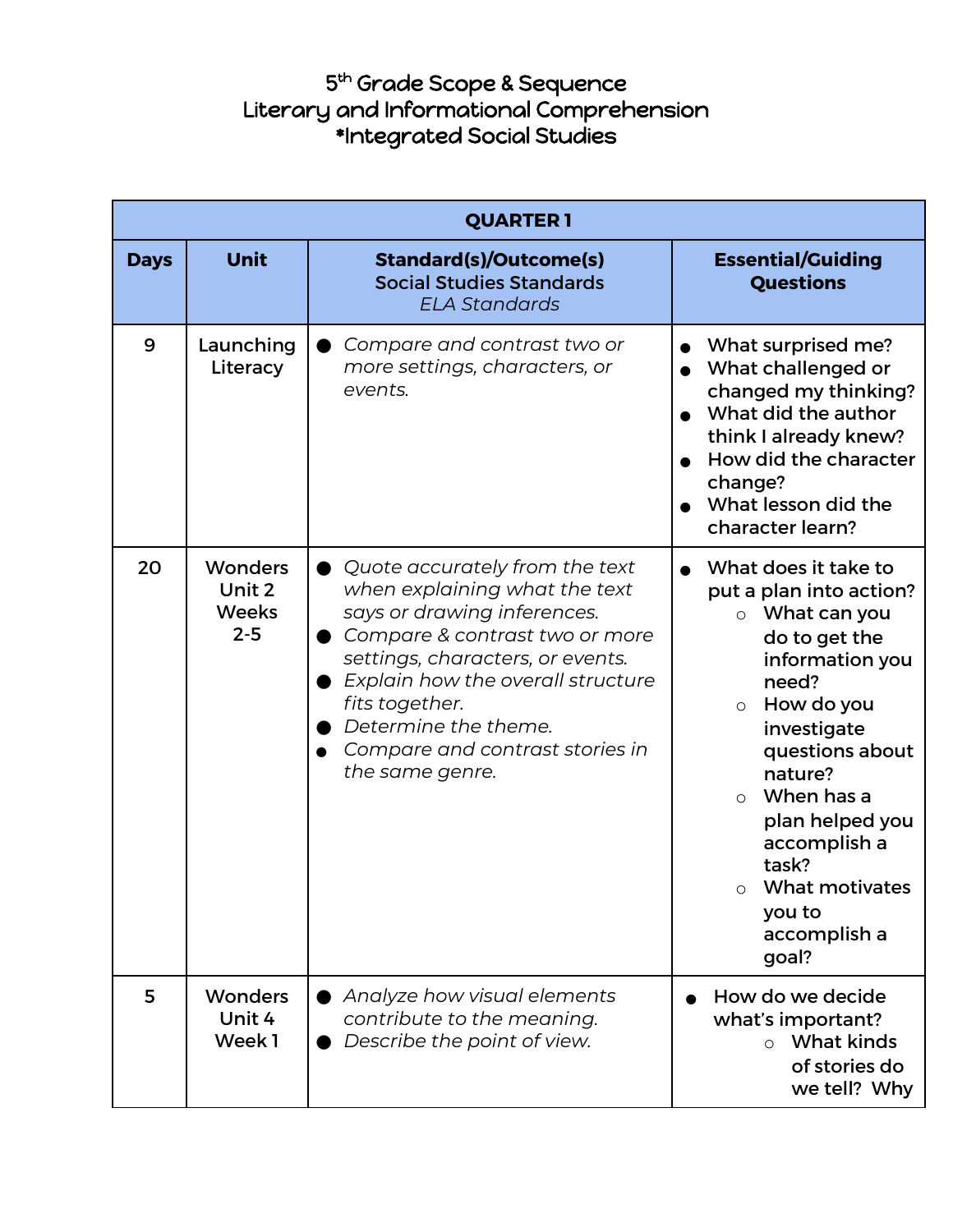|   |                                                |                                                                                                                                                                                                                                                                                                                                                                                                                                                                                                                                                                                                                                                                                                                                                                                                                                                                                                                                                                                                                                                                                | do we tell<br>them?                                                                                                                         |
|---|------------------------------------------------|--------------------------------------------------------------------------------------------------------------------------------------------------------------------------------------------------------------------------------------------------------------------------------------------------------------------------------------------------------------------------------------------------------------------------------------------------------------------------------------------------------------------------------------------------------------------------------------------------------------------------------------------------------------------------------------------------------------------------------------------------------------------------------------------------------------------------------------------------------------------------------------------------------------------------------------------------------------------------------------------------------------------------------------------------------------------------------|---------------------------------------------------------------------------------------------------------------------------------------------|
| 1 | <i><b>*Colonial</b></i><br>America<br>Lesson 1 | Compare and contrast the overall<br>structure of events, ideas,<br>concepts, or information in two or<br>more texts.                                                                                                                                                                                                                                                                                                                                                                                                                                                                                                                                                                                                                                                                                                                                                                                                                                                                                                                                                           | How does using text<br>features help us to<br>better understand<br>the meaning of the<br>text?                                              |
| 6 | <i><b>*Colonial</b></i><br>America<br>Lesson 2 | Describe how environment and<br>location influenced the cultures<br>and lifestyle.<br><b>Compare perspectives of Native</b><br>$\bullet$<br>Americans, Africans, and the<br>European explorers.<br>Use photographs, maps, and<br>drawings to describe geographic<br>characteristics.<br>Explain how geographic<br>characteristics affect how people<br>live and work, and the population<br>distribution of a place or region.<br><b>Compare ways Native American</b><br>societies used the natural<br>environment for food, clothing,<br>and shelter.<br>$\bullet$ Determine the meaning of<br>general academic and domain-<br>specific words and phrases in a<br>text.<br>Explain the relationship or<br>interactions between two or<br>more individuals, events, ideas, or<br>concepts.<br>Compare and contrast the<br>overall structure of events, ideas,<br>concepts, or information in two or<br>more texts.<br>Draw on information from<br>multiple print or digital sources to<br>answer a question.<br>Integrate information form<br>several texts on the same topic. | How did the<br>adaptations to<br>different<br>environments lead to<br>the development of<br>the cultures of the<br><b>Native Americans?</b> |

## **QUARTER 2**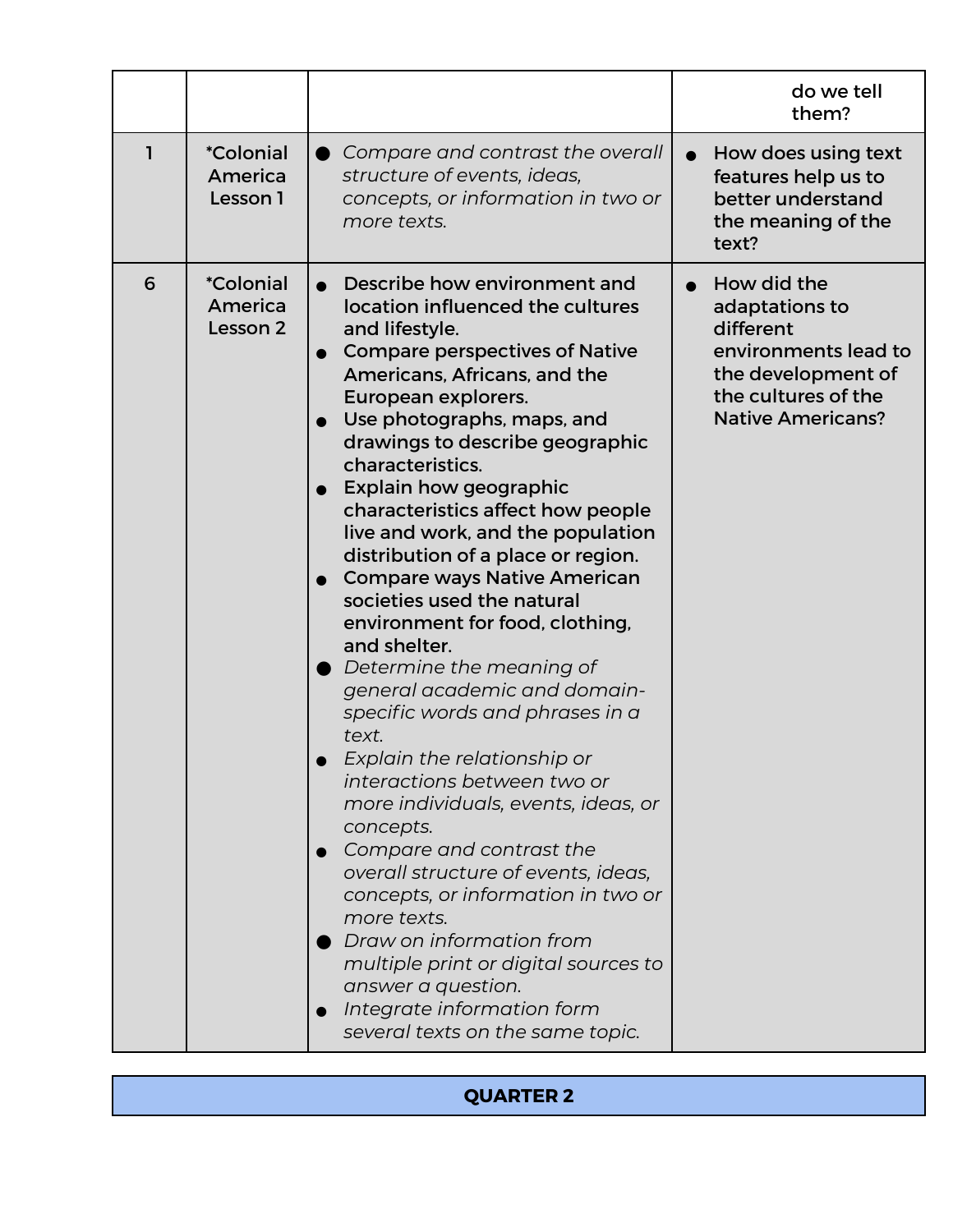| <b>Day</b><br>s | <b>Unit</b>                                    | <b>Standard(s)/Outcome(s)</b>                                                                                                                                                                                                                                                                                                                                                                                                                                                                                                                                                                                                                                                                                                                                                | <b>Essential/Guiding</b><br><b>Questions</b>                                                                                  |
|-----------------|------------------------------------------------|------------------------------------------------------------------------------------------------------------------------------------------------------------------------------------------------------------------------------------------------------------------------------------------------------------------------------------------------------------------------------------------------------------------------------------------------------------------------------------------------------------------------------------------------------------------------------------------------------------------------------------------------------------------------------------------------------------------------------------------------------------------------------|-------------------------------------------------------------------------------------------------------------------------------|
| 4               | <i><b>*Colonial</b></i><br>America<br>Lesson 3 | Evaluate the results of the<br>interactions between European<br>explorers and native peoples.<br>Describe and analyze the<br>religious, political, and economic<br>motives of individuals who<br>migrated to North America and<br>the difficulties they encountered.<br><b>Identify characteristics of Colonial</b><br>settlements and how they<br>influenced settlement patterns in<br><b>Colonial America.</b><br>$\bullet$ Determine the meaning of<br>general academic and domain-<br>specific words and phrases in a<br>text.<br>$\bullet$ Quote accurately from a text<br>when drawing inferences.<br>Determine two or more main<br>ideas of a text.<br>Explain the relationship or<br>interactions between two or<br>more individuals, events, ideas, or<br>concepts. | How did the settling<br>of the different<br>European countries in<br>North America lead to<br>the colonization of<br>America? |
| $\overline{2}$  | <i><b>*Colonial</b></i><br>America<br>Lesson 4 | Evaluate the results of the<br>interactions between European<br>explorers and native peoples.<br>Describe and analyze the<br>religious, political, and economic<br>motives of individuals who<br>migrated to North America and<br>the difficulties they encountered.<br><b>Identify characteristics of Colonial</b><br>settlements and how they<br>influenced settlement patterns in<br><b>Colonial America.</b><br>Determine the meaning of<br>general academic and domain-<br>specific words and phrases in a<br>text.<br>Quote accurately from a text                                                                                                                                                                                                                     | How did the settling<br>of the different<br>European countries in<br>North America lead to<br>the colonization of<br>America? |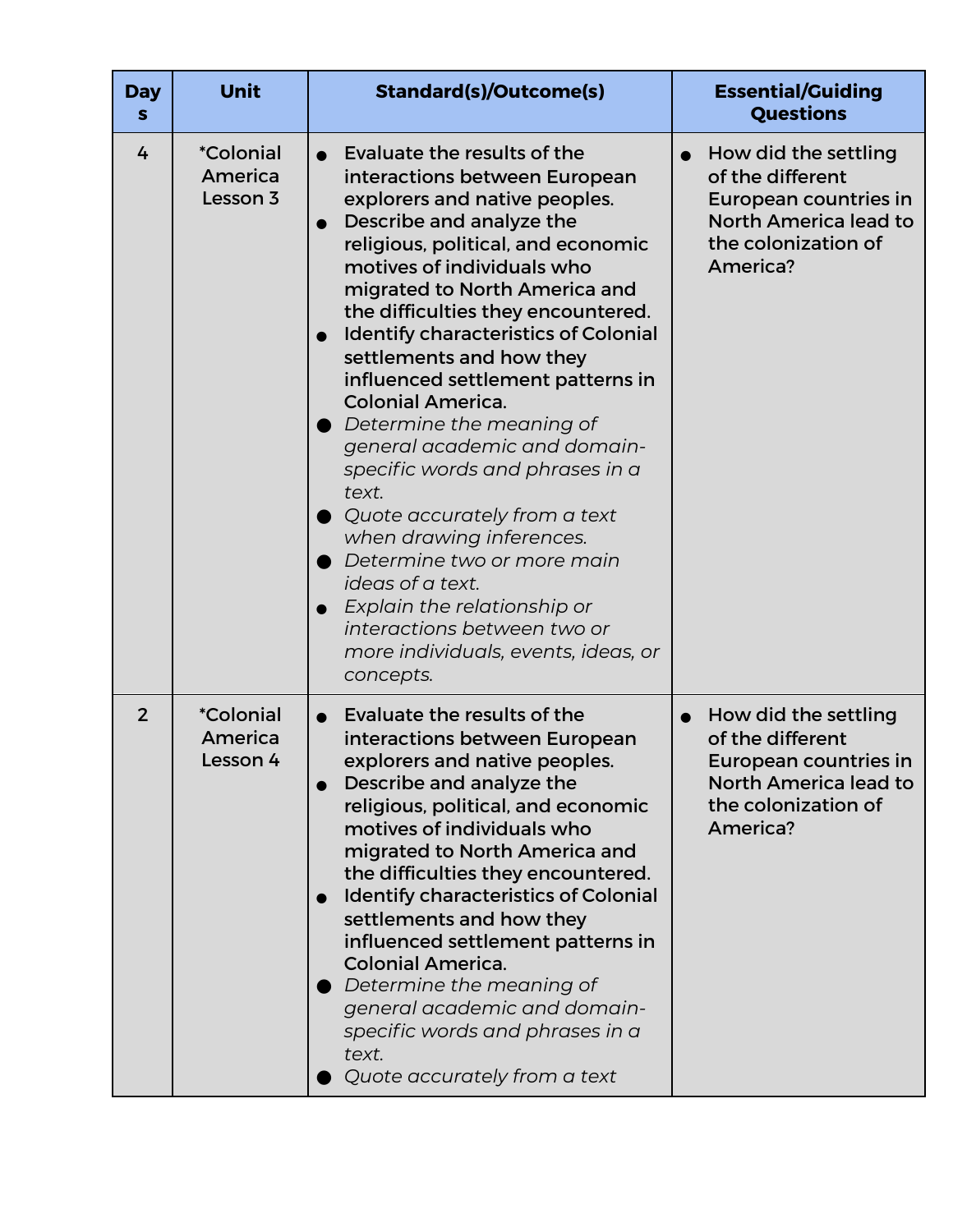|                |                                                | when drawing inferences.<br>Determine two or more main<br>ideas of a text.<br>Explain the relationship or<br>interactions between two or<br>more individuals, events, ideas, or<br>concepts.                                                                                                                                                                                                                                                                                                                                                                                                                                                                                                                                                                                                                                                                                                                      |                                                                                                                                                      |
|----------------|------------------------------------------------|-------------------------------------------------------------------------------------------------------------------------------------------------------------------------------------------------------------------------------------------------------------------------------------------------------------------------------------------------------------------------------------------------------------------------------------------------------------------------------------------------------------------------------------------------------------------------------------------------------------------------------------------------------------------------------------------------------------------------------------------------------------------------------------------------------------------------------------------------------------------------------------------------------------------|------------------------------------------------------------------------------------------------------------------------------------------------------|
| $\overline{2}$ | <i><b>*Colonial</b></i><br>America<br>Lesson 5 | Explain and report on the early<br>$\bullet$<br>examples of self-government,<br>such as the Mayflower Compact<br>and the House of Burgesses.<br>Compare geographic locations<br>and geographic characteristics of<br>colonial settlements, such as,<br>Jamestown, Plymouth, Boston,<br>Philadelphia, Charleston, and New<br>York City.<br>Analyze examples of regional<br>specialization and how it<br>contributed to economic growth<br>through the colonies.<br>Evaluate the results of the<br>interactions between European<br>explorers and native peoples.<br>$\bullet$ Determine the meaning of<br>general academic and domain-<br>specific words and phrases in a<br>text.<br>Quote accurately from a text<br>when drawing inferences.<br>Determine two or more main<br>ideas of a text.<br>Explain the relationship or<br>interactions between two or<br>more individuals, events, ideas, or<br>concepts. | How did the settling<br>$\bullet$<br>of the different<br><b>European countries</b><br>in North America<br>lead to the<br>colonization of<br>America? |
| 2              | <i><b>*Colonial</b></i><br>America<br>Lesson 6 | Identify the effect that regional<br>interests and perspectives had on<br>shaping government policy, and<br>compare such as middling class v.<br>gentry, plantation owners v.<br>proprietors.<br>Use a globe and a variety of maps,                                                                                                                                                                                                                                                                                                                                                                                                                                                                                                                                                                                                                                                                               | How did the culture<br>of each colonial<br>region develop?                                                                                           |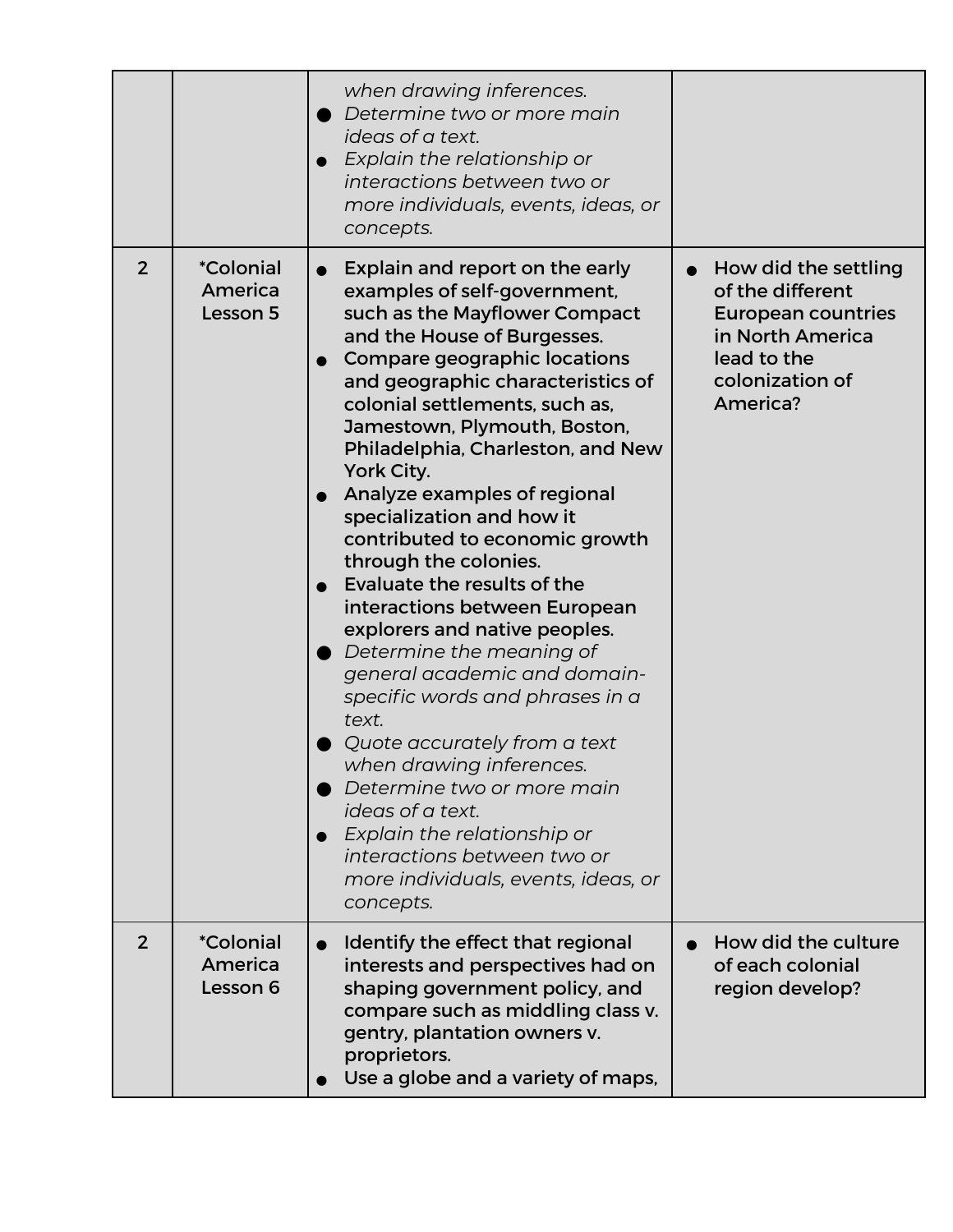|              |                                                | atlases to identify natural/physical<br>features of colonial settlements.<br>Compare the natural/physical and<br>human characteristics of the three<br>colonial regions.<br>Describe how geographic<br>characteristics of a place or region<br>changed from early settlements<br>through the colonial period.<br>Describe ways that colonists in<br>the New England, Middle and<br>Southern regions adapted to and<br>modified the environment, such<br>as the uses of the grist mill, water<br>wheels and plantation farming.<br>Compare the political, economic,<br>and social lives of people in New<br>England, Middle and the Southern<br>colonies.<br>Determine the meaning of<br>general academic and domain-<br>specific words and phrases in a<br>text.<br>Determine two or more main<br>ideas of a text.<br>Explain the relationship or<br>interactions between two or<br>more individuals, events, ideas, or<br>concepts. |                                                            |
|--------------|------------------------------------------------|--------------------------------------------------------------------------------------------------------------------------------------------------------------------------------------------------------------------------------------------------------------------------------------------------------------------------------------------------------------------------------------------------------------------------------------------------------------------------------------------------------------------------------------------------------------------------------------------------------------------------------------------------------------------------------------------------------------------------------------------------------------------------------------------------------------------------------------------------------------------------------------------------------------------------------------|------------------------------------------------------------|
| $\mathbf{r}$ | <i><b>*Colonial</b></i><br>America<br>Lesson 7 | Describe how cultures changed as<br>a result of Native American.<br>African, and European<br>interactions.<br>Analyze how the influx of<br>immigrants led to the economic<br>growth and cultural diversity.<br>Analyze the consequences of<br>migration between the colonies<br>and immigration to the colonies,<br>such as Europeans and Africans<br>immigrating to the east coast of<br>the United States.<br>Explain the importance of<br>shipping and trading to the                                                                                                                                                                                                                                                                                                                                                                                                                                                             | How did the culture<br>of each colonial<br>region develop? |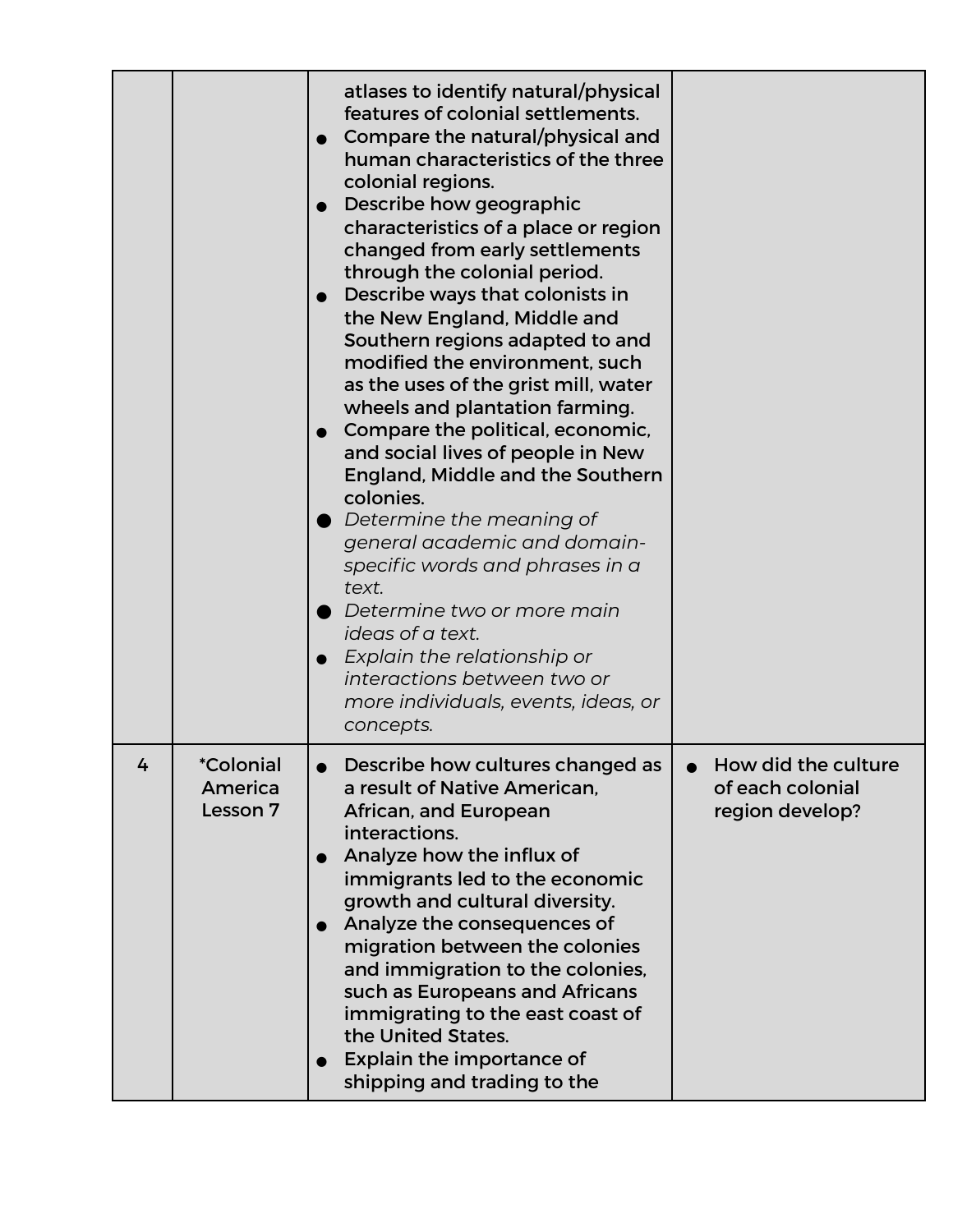|   |                                                | economic development of the<br>colonies, such as Triangular Trade.<br><b>Explain specialization and</b><br>$\bullet$<br>interdependence using the<br>triangular trade routes.<br>Determine the meaning of<br>general academic and domain-<br>specific words and phrases in a<br>text.<br>Explain the relationship or<br>interactions between two or<br>more individuals, events, ideas, or<br>concepts.<br>Analyze multiple accounts on the<br>same event or topic noting point<br>of view.<br>Draw on information from<br>multiple print or digital sources to<br>answer a question.<br>Integrate information form<br>several texts on the same topic.                                        |                                                                                |
|---|------------------------------------------------|------------------------------------------------------------------------------------------------------------------------------------------------------------------------------------------------------------------------------------------------------------------------------------------------------------------------------------------------------------------------------------------------------------------------------------------------------------------------------------------------------------------------------------------------------------------------------------------------------------------------------------------------------------------------------------------------|--------------------------------------------------------------------------------|
| 4 | <i><b>*Colonial</b></i><br>America<br>Lesson 8 | Define the social, political, and<br>$\bullet$<br>religious components of the early<br>colonies.<br>Identify examples of tradition,<br>$\bullet$<br>such as the economic roles of<br>men and women.<br>Analyze a market economy and<br>give examples of how the colonial<br>economy exhibited these<br>characteristics such as private<br>ownership and consumer choice.<br>Determine the meaning of<br>general academic and domain-<br>specific words and phrases in a<br>text.<br>Determine two or more main<br>ideas of a text.<br>Draw on information from<br>multiple print or digital sources to<br>answer a question.<br>Integrate information form<br>several texts on the same topic. | What was life like for<br>people living in the<br>1700's in colonial<br>times? |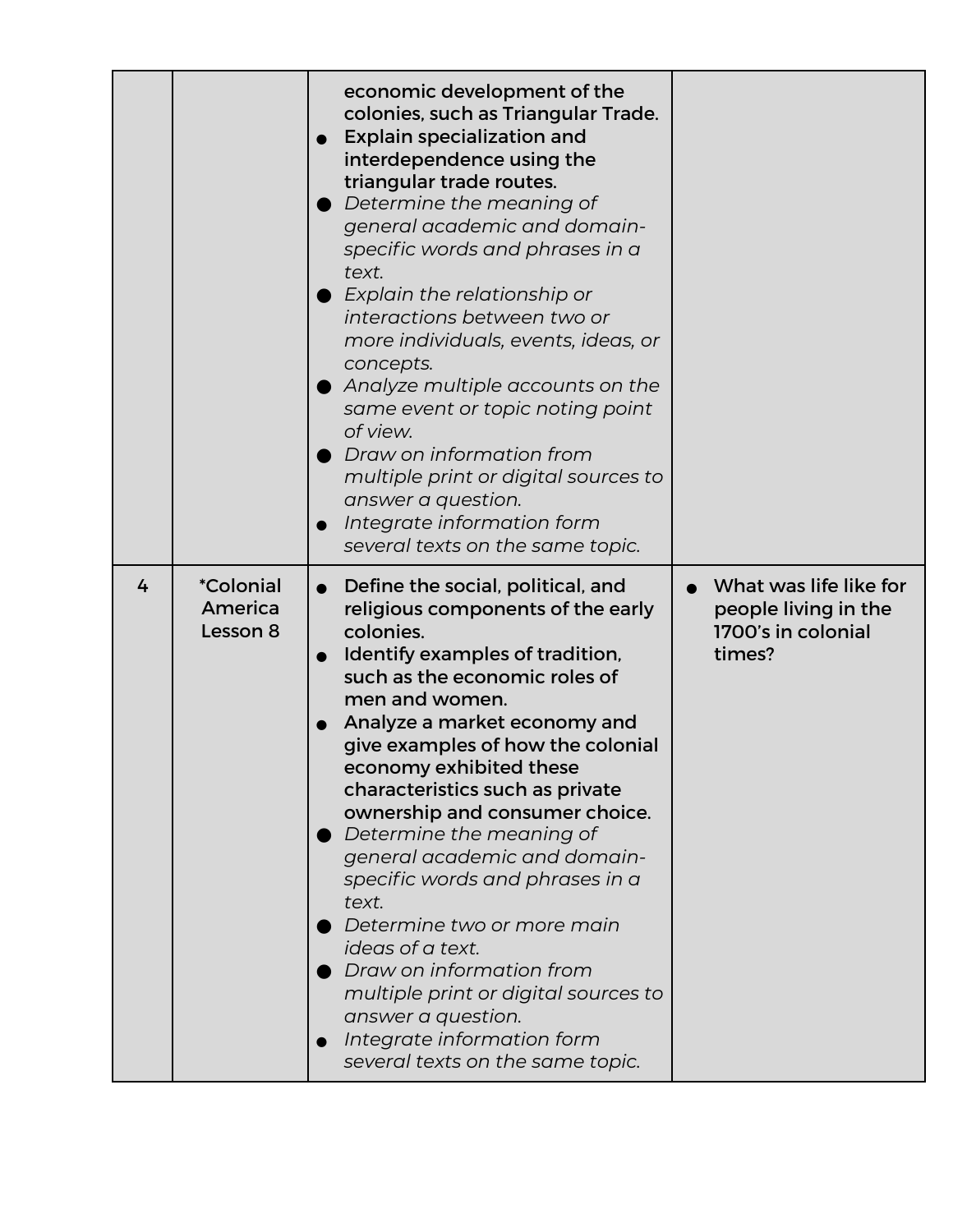| 25 | <b>Wonders</b><br>Unit 5,<br>Weeks 1-5 | • Quote accurately from the text<br>when explaining what the text<br>says or drawing inferences.<br>Compare and contrast two or<br>more settings and characters.<br>Compare and contrast stories in<br>the same genre.<br>Compare and contrast the overall<br>structure in two or more texts.<br>Analyze multiple accounts on the<br>same even or topic (point of<br>view). | In what ways can<br>things change?<br>$\circ$ What<br>experiences can<br>change the way<br>you see yourself<br>and the world<br>around you?<br>How do you<br>investigate<br>questions about<br>nature?<br>How do shared<br>$\bigcap$<br>experiences<br>help people to<br>adapt and<br>change?<br>What changes<br>$\circ$<br>in the<br>environment<br>affect living<br>things?<br>How can<br>$\Omega$<br>scientific<br>knowledge<br>change over<br>time? |
|----|----------------------------------------|-----------------------------------------------------------------------------------------------------------------------------------------------------------------------------------------------------------------------------------------------------------------------------------------------------------------------------------------------------------------------------|---------------------------------------------------------------------------------------------------------------------------------------------------------------------------------------------------------------------------------------------------------------------------------------------------------------------------------------------------------------------------------------------------------------------------------------------------------|
|----|----------------------------------------|-----------------------------------------------------------------------------------------------------------------------------------------------------------------------------------------------------------------------------------------------------------------------------------------------------------------------------------------------------------------------------|---------------------------------------------------------------------------------------------------------------------------------------------------------------------------------------------------------------------------------------------------------------------------------------------------------------------------------------------------------------------------------------------------------------------------------------------------------|

| <b>Quarter 3</b> |                                                  |                                                                                                                                                                                                                                                                                                                                           |                                                                        |
|------------------|--------------------------------------------------|-------------------------------------------------------------------------------------------------------------------------------------------------------------------------------------------------------------------------------------------------------------------------------------------------------------------------------------------|------------------------------------------------------------------------|
| <b>Day</b><br>S  | <b>Unit</b>                                      | <b>Standard(s)/Outcome(s)</b>                                                                                                                                                                                                                                                                                                             | <b>Essential/Guiding</b><br><b>Questions</b>                           |
|                  | <i><b>*Revolutiona</b></i><br>ry War<br>Lesson 1 | • Use the various organizational<br>patterns of text in order to identify<br>the events leading to the<br><b>Revolutionary War.</b><br>$\bullet$ Explain the relationship or<br>interactions between two or<br>more individuals, events, ideas, or<br>concepts.<br>Compare and contrast the<br>overall structure in two or more<br>texts. | How did the events of<br>the Revolutionary War<br>affect the colonies? |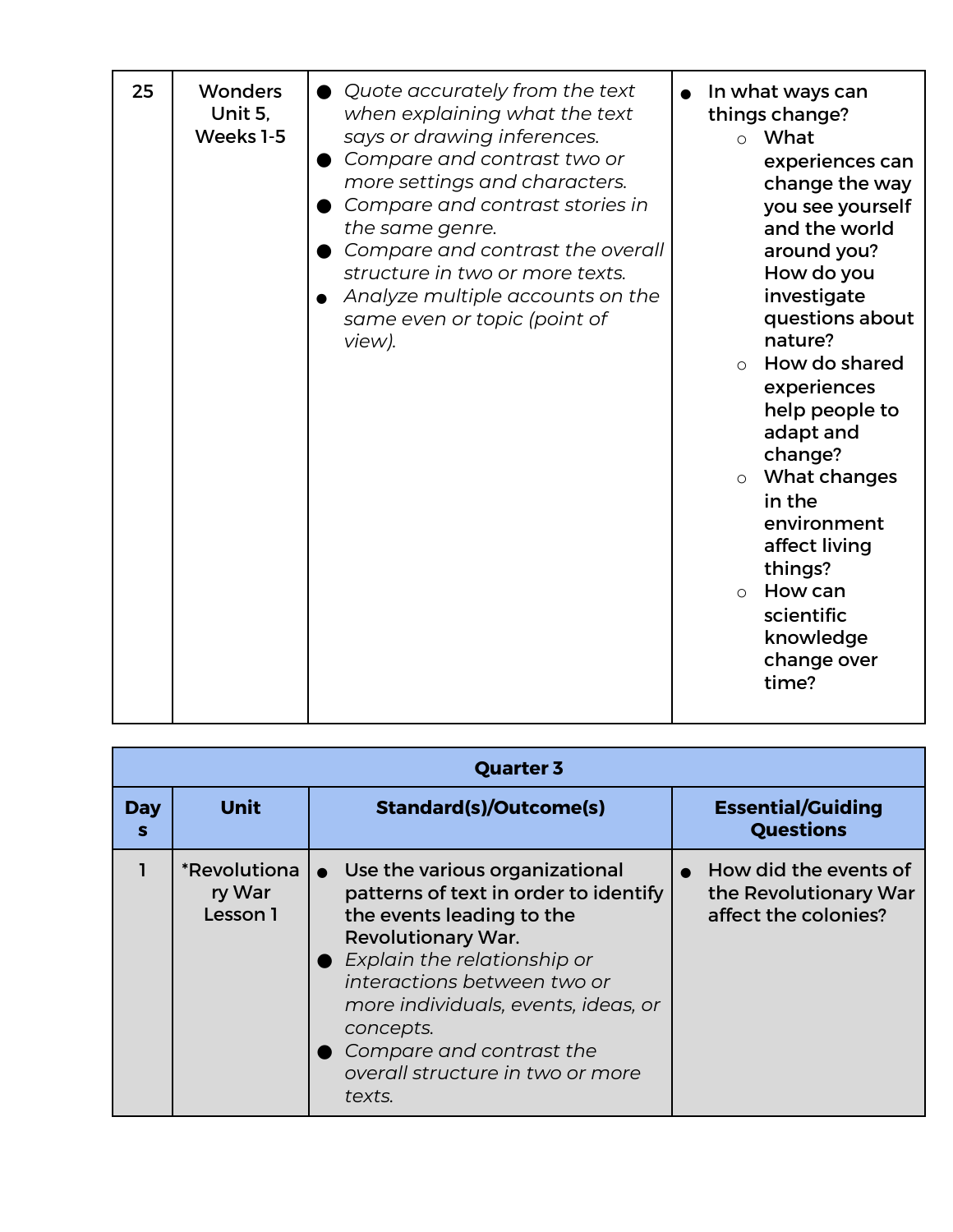|   |                                    | Explain how an author uses<br>reasons and evidence to support<br>a particular point.                                                                                                                                                                                                                                                                                                                                                                                                                                                                                                                                                                                                                                                                                                                                                                                    |                                                                           |
|---|------------------------------------|-------------------------------------------------------------------------------------------------------------------------------------------------------------------------------------------------------------------------------------------------------------------------------------------------------------------------------------------------------------------------------------------------------------------------------------------------------------------------------------------------------------------------------------------------------------------------------------------------------------------------------------------------------------------------------------------------------------------------------------------------------------------------------------------------------------------------------------------------------------------------|---------------------------------------------------------------------------|
| 1 | *Revolutiona<br>ry War<br>Lesson 2 | Describe how the European<br>policies affected the interactions<br>of explorers and colonists with<br>Native Americans, such as the<br>French and Indian War.<br>Analyze how conflict affected<br>relationships among individuals<br>and groups, such as early settlers<br>and Native Americans, free and<br>enslaved people.<br>Use map elements to interpret<br>and construct a variety of maps.<br>Identify and sequence key events<br>between the French and Indian<br>War and the American Revolution.<br>$\bullet$ Quote accurately from the text<br>when explaining what the text<br>says or drawing inferences.<br>$\bullet$ Explain the relationship or<br>interactions between two or<br>more individuals, events, ideas, or<br>concepts.<br>Determine two or more main<br>ideas of a text.<br>Integrate information form<br>several texts on the same topic. | How did the events of<br>the Revolutionary War<br>affect the colonies?    |
|   | *Revolutiona<br>ry War<br>Lesson 3 | Analyze how geographic<br>information influenced the<br>formation of policy, such as the<br>Proclamation of 1763.<br>Use map elements to interpret<br>$\bullet$<br>and construct a variety of maps.<br>Analyze how key historical events<br>impacted Native American<br>societies.<br>Identify and sequence key events<br>$\bullet$<br>between the French and Indian<br>War and the American Revolution.<br>$\bullet$ Quote accurately from the text<br>when explaining what the text                                                                                                                                                                                                                                                                                                                                                                                   | How did the events of<br>the Revolutionary<br>War affect the<br>colonies? |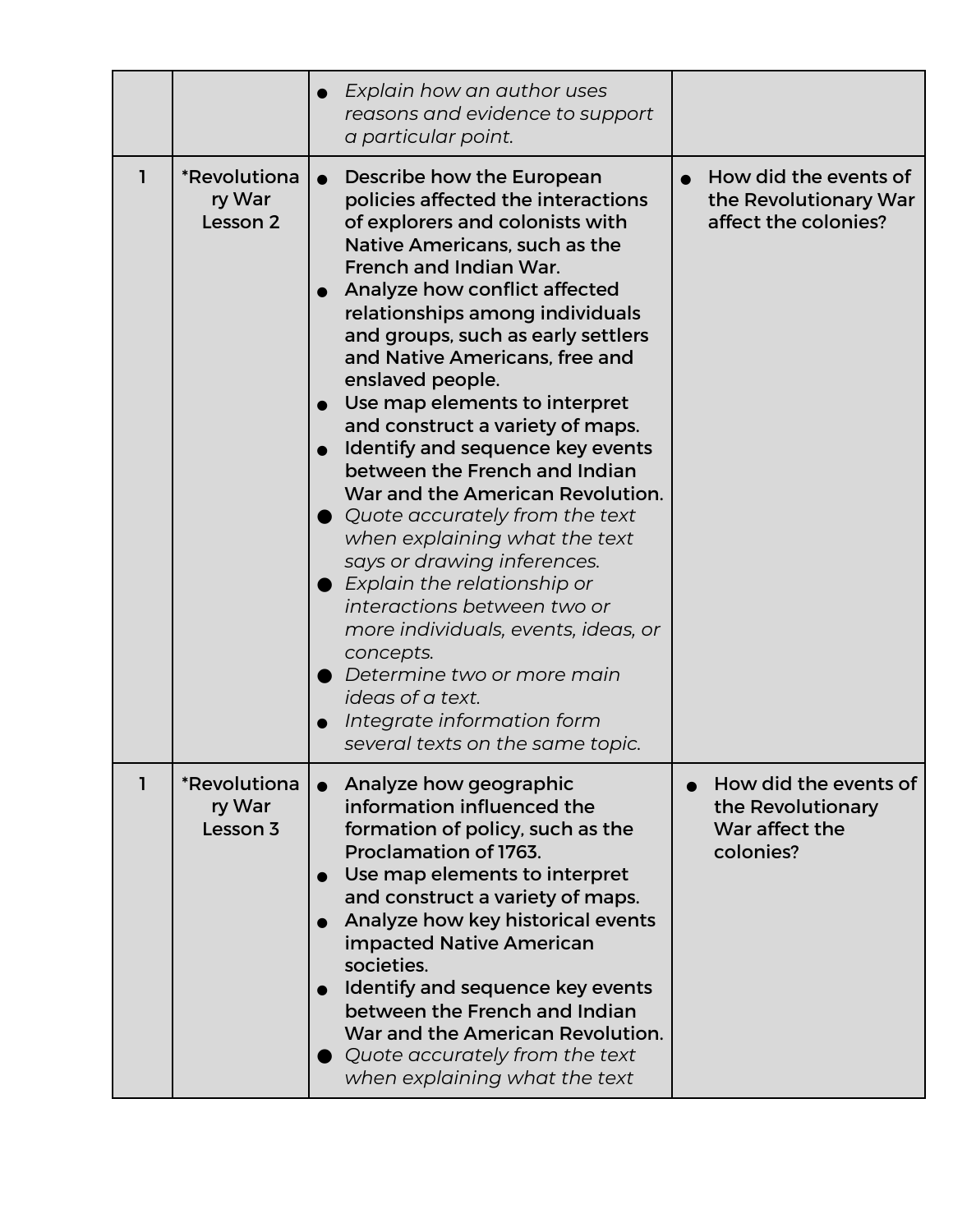|                |                                                  | says or drawing inferences.<br>$\bullet$ Explain the relationship or<br>interactions between two or                                                                                                                                                                                                                                                                                                                                                                                                                                                                                                                                                                                                                                                                                                                                          |                                                                           |
|----------------|--------------------------------------------------|----------------------------------------------------------------------------------------------------------------------------------------------------------------------------------------------------------------------------------------------------------------------------------------------------------------------------------------------------------------------------------------------------------------------------------------------------------------------------------------------------------------------------------------------------------------------------------------------------------------------------------------------------------------------------------------------------------------------------------------------------------------------------------------------------------------------------------------------|---------------------------------------------------------------------------|
|                |                                                  | more individuals, events, ideas, or<br>concepts.<br>Compare and contrast the<br>overall structure in two or more<br>texts.<br>Explain how an author uses<br>reasons and evidence to support<br>a particular point.<br>Integrate information form<br>$\bullet$<br>several texts on the same topic.                                                                                                                                                                                                                                                                                                                                                                                                                                                                                                                                            |                                                                           |
| $\overline{2}$ | <i><b>*Revolutiona</b></i><br>ry War<br>Lesson 4 | • Describe how limited resources<br>and unlimited economic wants<br>caused colonists to choose certain<br>goods and services.<br><b>Explain how colonists were forced</b><br>to change their purchasing habits<br>based on the scarcity of goods<br>imposed by taxes.<br>Identify and sequence key events<br>between the French and Indian<br>War and the American Revolution.<br>Determine the meaning of<br>general academic and domain-<br>specific words and phrases in a<br>text.<br>Determine two or more main<br>ideas of a text.<br>Explain the relationship or<br>interactions between two or<br>more individuals, events, ideas, or<br>concepts.<br>Draw on information from<br>multiple print or digital sources to<br>answer a question.<br>Explain how an author uses<br>reasons and evidence to support<br>a particular point. | How did the events of<br>the Revolutionary<br>War affect the<br>colonies? |
|                |                                                  | Integrate information form<br>several texts on the same topic.                                                                                                                                                                                                                                                                                                                                                                                                                                                                                                                                                                                                                                                                                                                                                                               |                                                                           |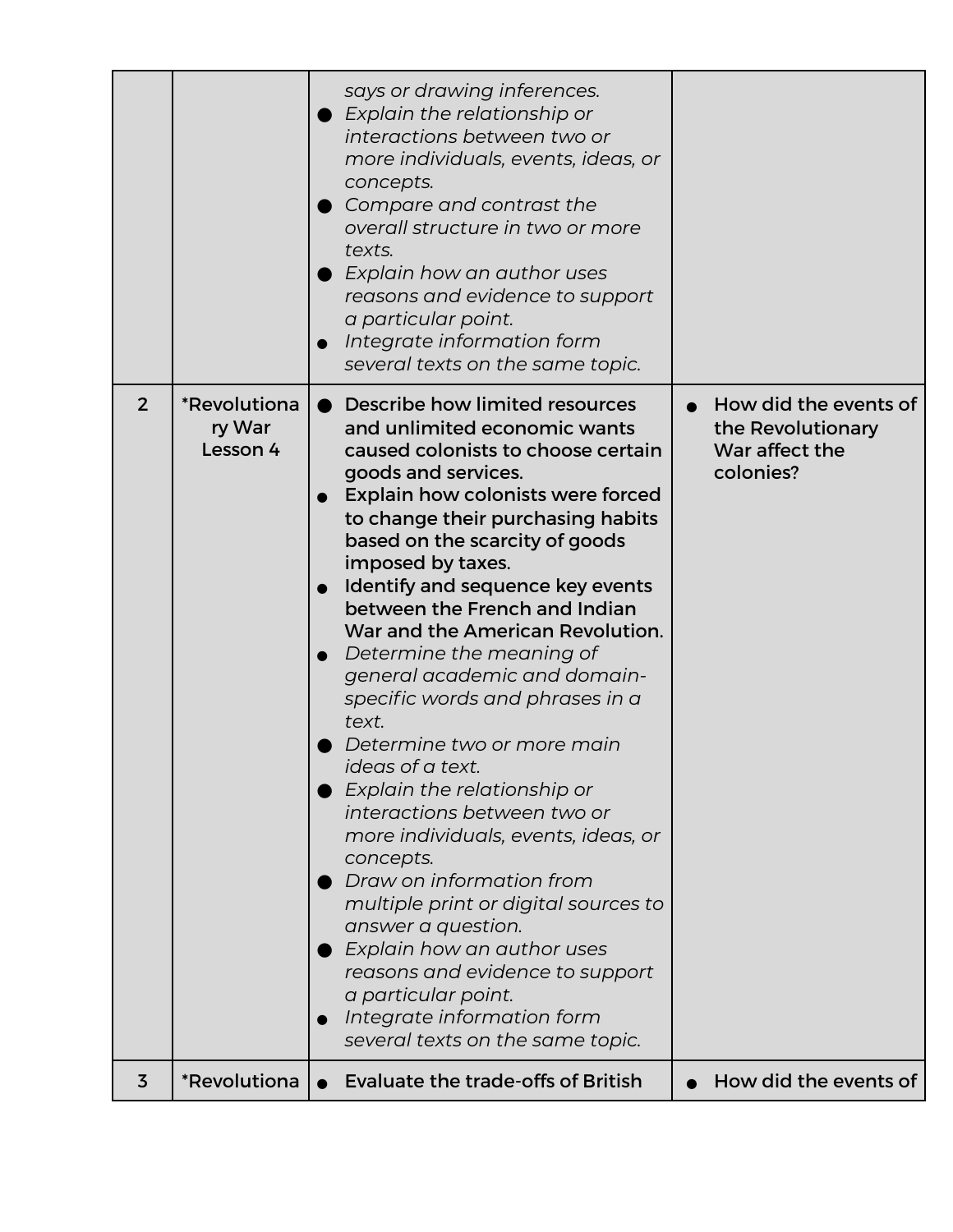|                | ry War<br>Lesson 5                               | protectionism.<br>Identify and sequence key events<br>between the French and Indian<br>War and the American Revolution.<br>Draw on information from<br>multiple print or digital sources to<br>answer a question.<br>Analyze multiple accounts on the<br>same event or topic noting point<br>of view.<br>Explain how an author uses<br>reasons and evidence to support<br>particular points.<br>Integrate information form<br>several texts on the same topic.                                                                                                                                                                                                                   | the Revolutionary<br>War affect the<br>colonies?                          |
|----------------|--------------------------------------------------|----------------------------------------------------------------------------------------------------------------------------------------------------------------------------------------------------------------------------------------------------------------------------------------------------------------------------------------------------------------------------------------------------------------------------------------------------------------------------------------------------------------------------------------------------------------------------------------------------------------------------------------------------------------------------------|---------------------------------------------------------------------------|
| $\overline{3}$ | *Revolutiona<br>ry War<br>Lesson 6               | Identify the opportunity cost of<br>economic decisions, such as<br>whether or not to buy products on<br>which British taxes were imposed.<br>Describe examples of command<br>decisions, such as the imposition<br>of the Stamp Act and the Tea Act.<br>Identify and sequence key events<br>between the French and Indian<br>War and the American Revolution.<br>Quote accurately from a text<br>when drawing inferences.<br>Determine two or more main<br>ideas of a text.<br>$\bullet$ Explain the relationship or<br>interactions between two or<br>more individuals, events, ideas, or<br>concepts.<br>Compare and contrast the<br>overall structure in two or more<br>texts. | How did the events of<br>the Revolutionary<br>War affect the<br>colonies? |
| $\overline{2}$ | <i><b>*Revolutiona</b></i><br>ry War<br>Lesson 7 | Identify and sequence key events<br>between the French and Indian<br>War and the American Revolution.<br>$\bullet$ Quote accurately from a text<br>when drawing inferences.<br>Determine two or more main<br>ideas of a text.                                                                                                                                                                                                                                                                                                                                                                                                                                                    | How did the events of<br>the Revolutionary<br>War affect the<br>colonies? |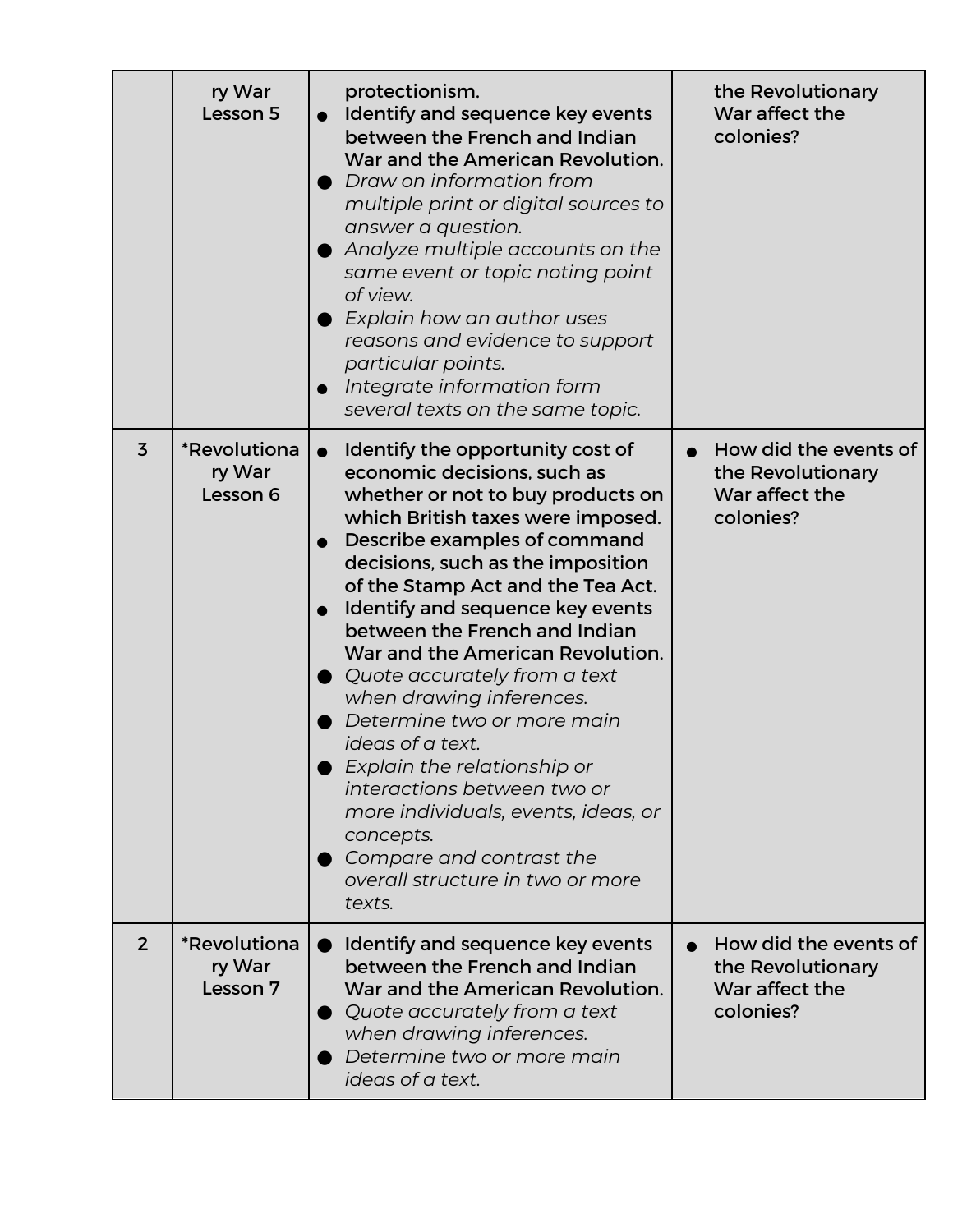|                |                                                  | $\bullet$ Determine the meaning of<br>general academic and domain-<br>specific words and phrases in a<br>text.                                                                                                                                                                                                                                                                                                                                                                                                                                                                                                                                                                                                                                                                                                                                                                                                                                 |                                                                           |
|----------------|--------------------------------------------------|------------------------------------------------------------------------------------------------------------------------------------------------------------------------------------------------------------------------------------------------------------------------------------------------------------------------------------------------------------------------------------------------------------------------------------------------------------------------------------------------------------------------------------------------------------------------------------------------------------------------------------------------------------------------------------------------------------------------------------------------------------------------------------------------------------------------------------------------------------------------------------------------------------------------------------------------|---------------------------------------------------------------------------|
| $\overline{3}$ | <i><b>*Revolutiona</b></i><br>ry War<br>Lesson 8 | Analyze the different roles and<br>viewpoints of individuals and<br>groups, such as women, men, free<br>and enslaved Africans, and Native<br>Americans during the<br>Revolutionary period.<br><b>Examine the viewpoints of</b><br><b>Patriots and Loyalists regarding</b><br>British colonial policy after the<br>Seven Years' War.<br>Identify and sequence key events<br>between the French and Indian<br>War and the American Revolution.<br>$\bullet$ Quote accurately from a text<br>when drawing inferences.<br>$\bullet$ Explain the relationship or<br>interactions between two or<br>more individuals, events, ideas, or<br>concepts.<br>$\bullet$ Determine the meaning of<br>general academic and domain-<br>specific words and phrases in a<br>text.<br>Draw on information from<br>multiple print or digital sources to<br>answer a question.<br>Analyze multiple accounts on the<br>same event or topic noting point<br>of view. | How did the events of<br>the Revolutionary<br>War affect the<br>colonies? |
| $\overline{2}$ | <i><b>*Revolutiona</b></i><br>ry War<br>Lesson 9 | Trace the development of early<br>democratic ideas and practices<br>that emerged during the early<br>colonial period, including the<br>significance of representative<br>assemblies and town meetings.<br>Explain the significance of<br>principles in the development of<br>the Declaration of Independence,<br><b>Articles of Confederation.</b>                                                                                                                                                                                                                                                                                                                                                                                                                                                                                                                                                                                             | How did the events of<br>the Revolutionary<br>War affect the<br>colonies? |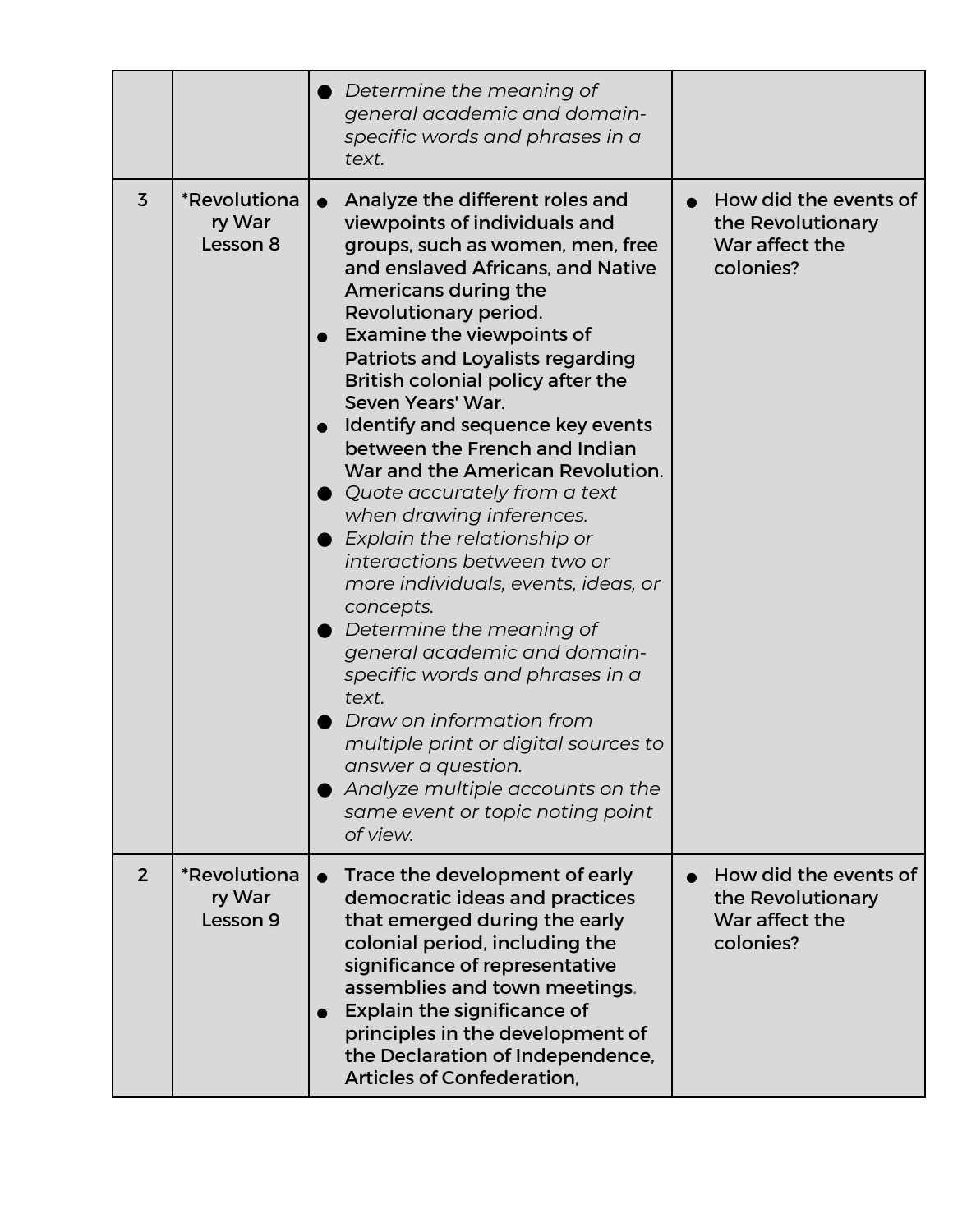|    |                                     | Preamble, U.S. Constitution, and<br>the Bill of Rights.<br>Identify and sequence key events<br>between the French and Indian<br>War and the American Revolution.<br>$\bullet$ Quote accurately from a text<br>when drawing inferences.<br>Explain the relationship or<br>interactions between two or<br>more individuals, events, ideas, or<br>concepts.<br>Determine the meaning of<br>general academic and domain-<br>specific words and phrases in a<br>text.<br>Determine two or more main<br>ideas of a<br>text. |                                                                                        |
|----|-------------------------------------|-----------------------------------------------------------------------------------------------------------------------------------------------------------------------------------------------------------------------------------------------------------------------------------------------------------------------------------------------------------------------------------------------------------------------------------------------------------------------------------------------------------------------|----------------------------------------------------------------------------------------|
| 6  | *Revolutiona<br>ry War<br>Lesson 10 | Explain the key factors that<br>$\bullet$<br>allowed the American colonies to<br>defeat Britain in the Revolutionary<br>war.<br>Quote accurately from a text<br>when drawing inferences.<br>Determine the meaning of<br>general academic and domain-<br>specific words and phrases in a<br>text.<br>Determine two or more main<br>ideas of a text.<br>Draw on information from<br>multiple print or digital sources to<br>answer a question.<br>Integrate information form<br>several texts on the same topic.        | How did the<br>$\bullet$<br><b>Revolutionary War</b><br>affect people then<br>and now? |
| 15 | <b>Novel</b><br><b>Studies</b>      | Compare and contrast two or<br>more settings, characters, or<br>events.<br>Determine a theme of a story.<br>Determine the meaning of<br>general academic and domain-<br>specific words or phrases in the<br>text.                                                                                                                                                                                                                                                                                                     | What does freedom<br>mean?                                                             |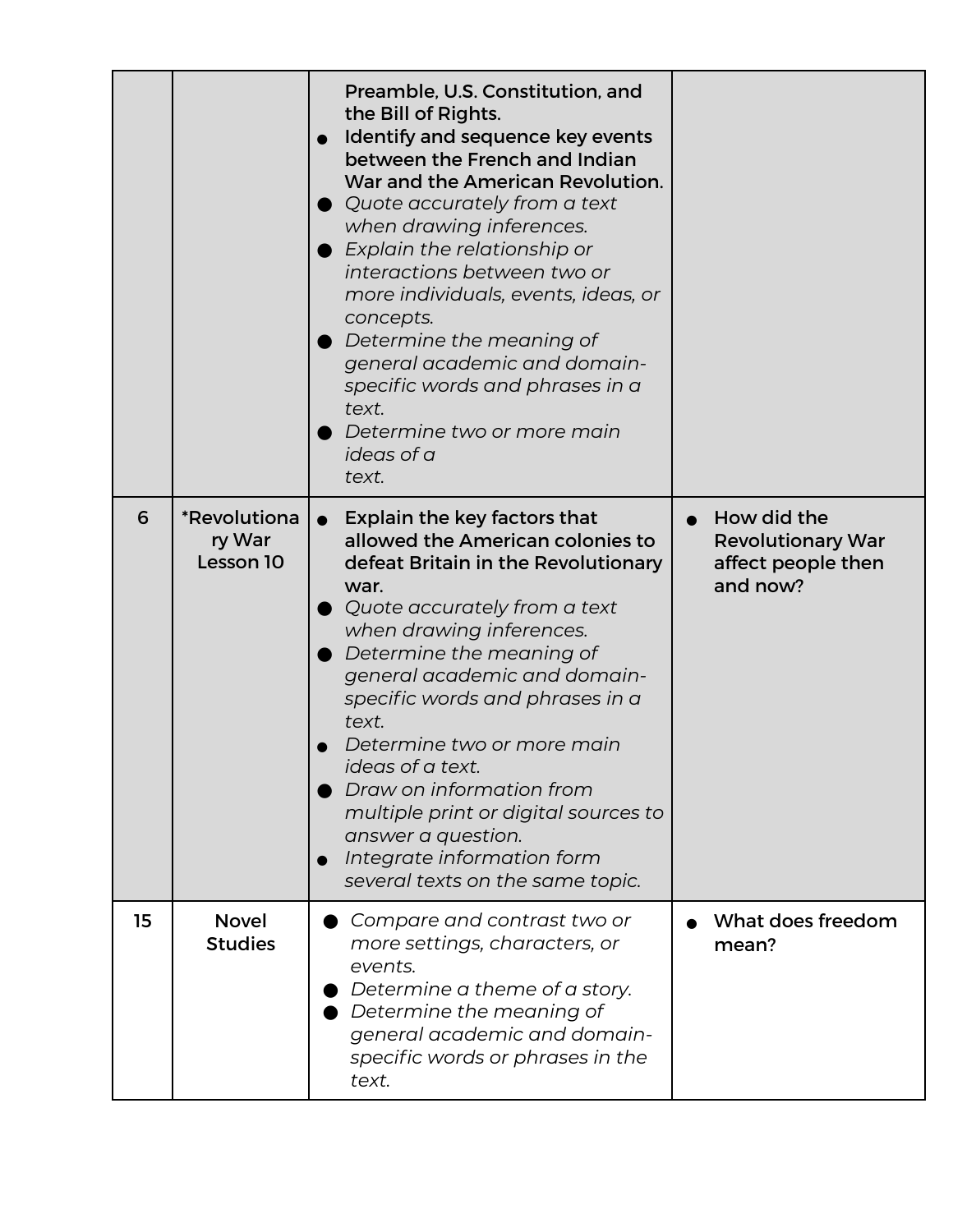|  | $\bullet$ Summarize the text.<br>$\bullet$ Quote accurately from a text |
|--|-------------------------------------------------------------------------|
|  | when drawing inferences.                                                |

| <b>Quarter 4</b> |                                                                              |                                                                                                                                                                                                                                                                                                                                                                                                                              |                                                                                                                                                                                                                            |
|------------------|------------------------------------------------------------------------------|------------------------------------------------------------------------------------------------------------------------------------------------------------------------------------------------------------------------------------------------------------------------------------------------------------------------------------------------------------------------------------------------------------------------------|----------------------------------------------------------------------------------------------------------------------------------------------------------------------------------------------------------------------------|
| <b>Days</b>      | <b>Unit</b>                                                                  | <b>Standard(s)/Outcome(s)</b>                                                                                                                                                                                                                                                                                                                                                                                                | <b>Essential/Guiding</b><br><b>Questions</b>                                                                                                                                                                               |
| 5                | <b>Wonders</b><br>Unit 4,<br>Week 2                                          | Analyze how visual elements<br>contribute to the meaning.<br>Describe the point of view.                                                                                                                                                                                                                                                                                                                                     | How do we decide<br>what's important?<br>What can you<br>$\circ$<br>discover when<br>you give things<br>a second look?                                                                                                     |
| 10               | <b>Wonders</b><br>Unit 4.<br>Week 5 &<br><b>Wonders</b><br>Unit 6,<br>Week 5 | Analyze how visual elements<br>contribute to the meaning.<br>Determine the theme of a poem.<br>Describe the point of view.                                                                                                                                                                                                                                                                                                   | How do we decide<br>what's important?<br>How do you<br>$\circ$<br>express that<br>something is<br>important to<br>you?<br>How are we all<br>connected?<br>$\circ$ What can our<br>connections to<br>the world teach<br>us? |
| $\overline{3}$   | <i>*Governme</i><br>nt Lesson 1                                              | Analyze the successes and<br>failures in meeting the<br>challenges of governing under<br><b>Articles of Confederation.</b><br>Analyze how changing from a<br>British colony to an independent<br>nation affected economic<br>resources, production, and<br>economic wants.<br>Compare the benefits of a money<br>economy to a barter economy.<br>Analyze how the revolution<br>altered colonial and national<br>governments. | What is the role of<br>government?                                                                                                                                                                                         |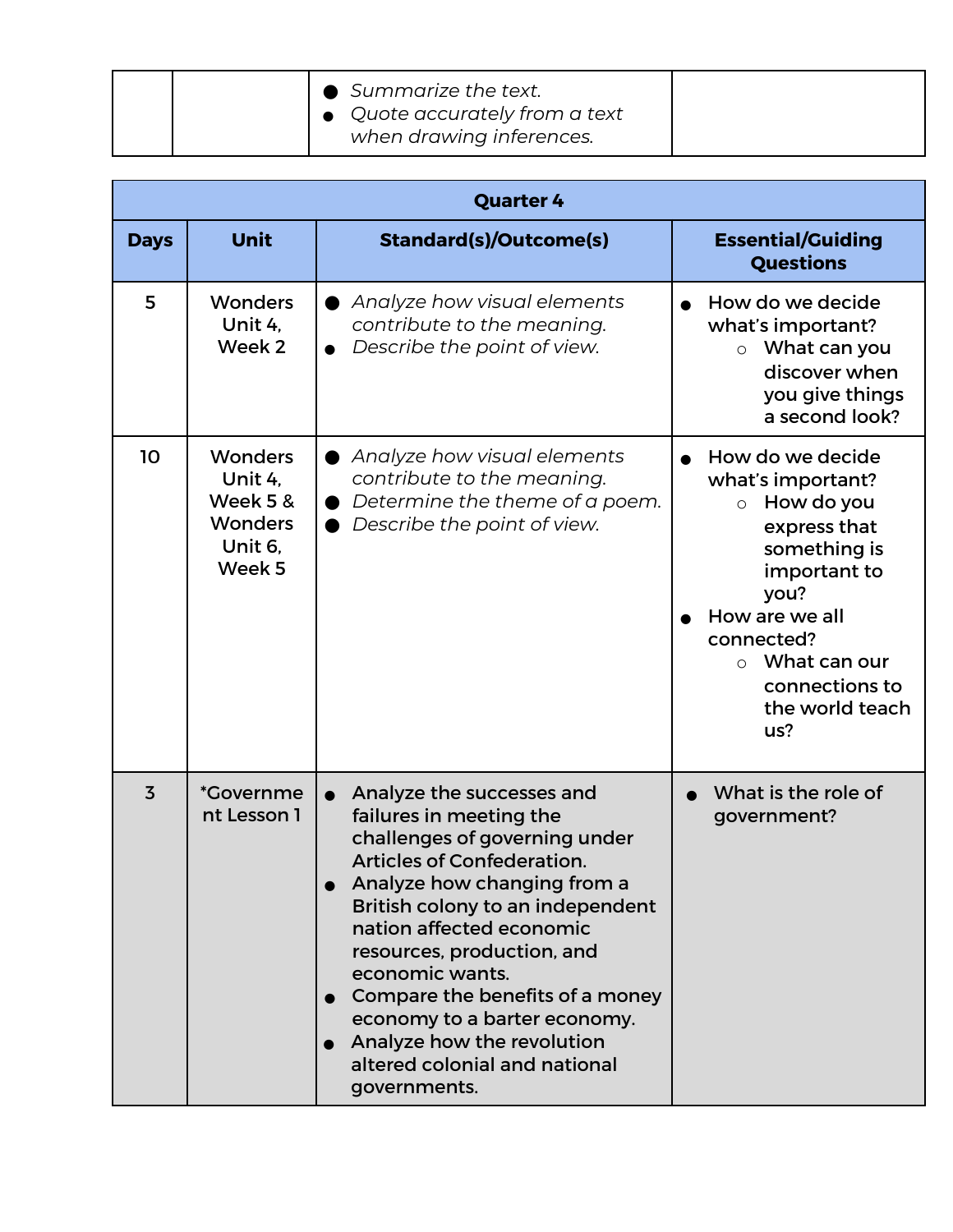|                |                                        | Quote accurately from the text<br>when explaining what the text<br>says or drawing inferences.                                                                                                                                                                                                                                                                                                                                                                                                                                                                                                                                                                                                                                                                        |                                                                                                                                                                  |
|----------------|----------------------------------------|-----------------------------------------------------------------------------------------------------------------------------------------------------------------------------------------------------------------------------------------------------------------------------------------------------------------------------------------------------------------------------------------------------------------------------------------------------------------------------------------------------------------------------------------------------------------------------------------------------------------------------------------------------------------------------------------------------------------------------------------------------------------------|------------------------------------------------------------------------------------------------------------------------------------------------------------------|
| $\overline{3}$ | <i><b>*Governme</b></i><br>nt Lesson 2 | Examine the contributions of<br>people associated with the<br>drafting of the Declaration of<br>Independence and the framing<br>of the Constitution, such as<br>James Madison, Thomas<br>Jefferson, John Jay, and George<br>Washington.<br>Examine how the federalists and<br>anti-federalist perspectives<br>influenced government.<br>Provide the examples of conflicts<br>and compromises among<br>differing groups of people during<br>the Constitutional Convention.<br>Determine two or more main<br>ideas of a text.<br>Explain the relationship or<br>interactions between two or<br>more individuals, events, ideas,<br>or concepts.<br>Compare and contrast the<br>overall structure of events, ideas,<br>concepts, or information in two<br>or more texts. | What is the role of<br>government?                                                                                                                               |
|                | *Governme<br>nt Lesson 3               | Analyze the historic events,<br>documents, and practices that<br>are the foundations of our<br>political systems.<br>Use a graphic organizer or<br>another note taking technique to<br>record important ideas and<br>information.<br>Identify and explain what is<br>directly in the text.<br>Draw conclusions and make<br>generalizations based on the<br>text.<br>Explain the relationship or<br>interactions between two or                                                                                                                                                                                                                                                                                                                                        | What are the basic<br>ideas of a democracy?<br>What is the role of<br>government?<br>How do individuals<br>and groups<br>participate in the<br>political system? |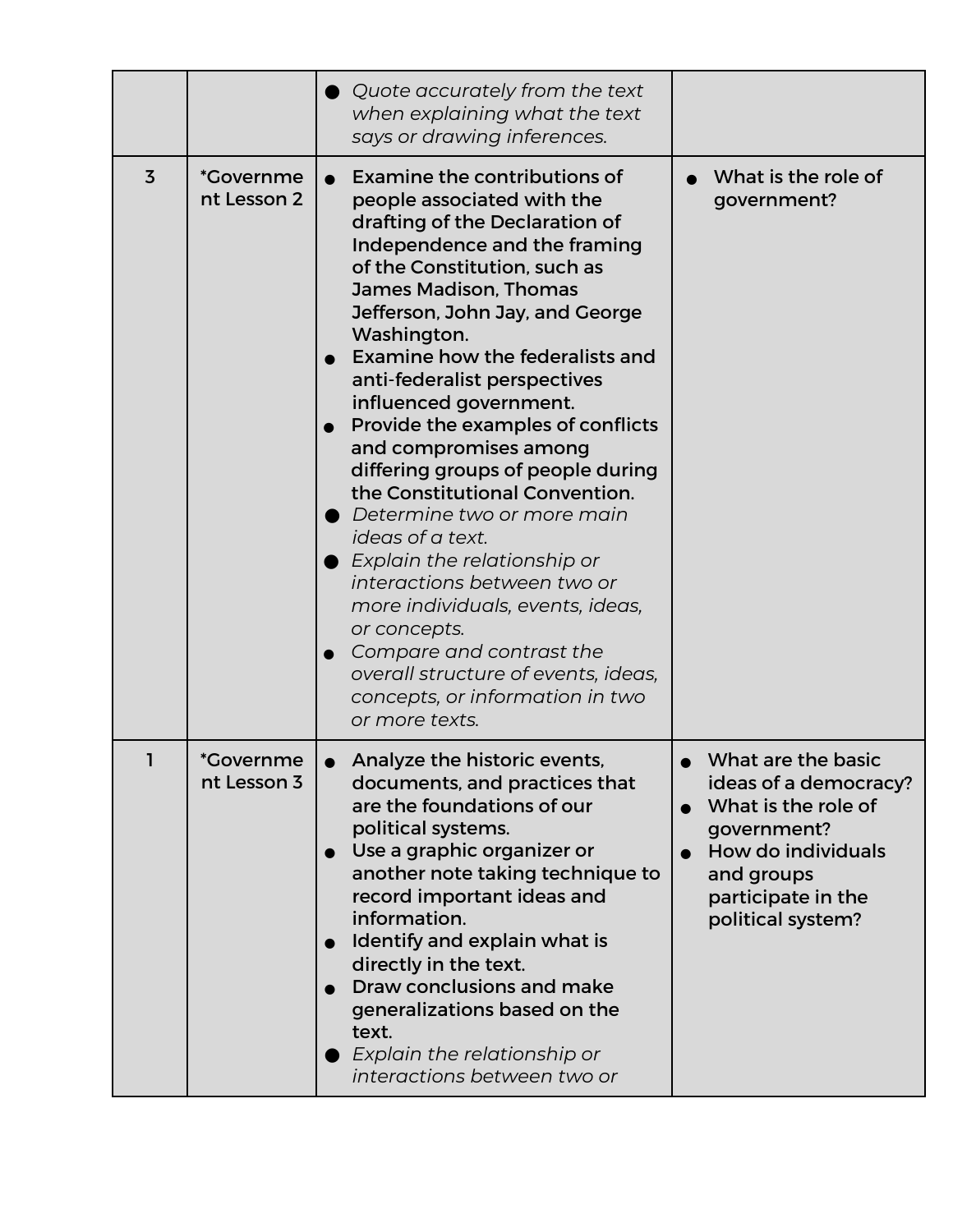|                |                                        | more individuals, events, ideas,<br>or concepts.<br>Draw on information from<br>multiple print or digital sources                                                                                                                                                                                                                                                                                                                                                                                                                                                                  |                                                                                       |
|----------------|----------------------------------------|------------------------------------------------------------------------------------------------------------------------------------------------------------------------------------------------------------------------------------------------------------------------------------------------------------------------------------------------------------------------------------------------------------------------------------------------------------------------------------------------------------------------------------------------------------------------------------|---------------------------------------------------------------------------------------|
|                |                                        | to answer a question.                                                                                                                                                                                                                                                                                                                                                                                                                                                                                                                                                              |                                                                                       |
| $\overline{2}$ | <i>*Governme</i><br>nt Lesson 4        | Identify and summarize how<br>$\bullet$<br>democratic principles, such as<br>rule of law, limited government,<br>consent of the governed, popular<br>sovereignty, representative<br>democracy, and the limitation of<br>power influenced our founding<br>documents.<br>Explain the balance between<br>providing for the common good<br>and protecting individual rights.<br>Quote accurately from the text<br>when explaining what the text<br>says or drawing inferences.<br>Determine the meaning of<br>general academic and domain-<br>specific words and phrases in a<br>text. | What are the basic<br>ideas of a democracy?<br>What is the role of the<br>government? |
| $\overline{2}$ | <i><b>*Governme</b></i><br>nt Lesson 5 | Describe the three branches of<br>government and their individual<br>powers and responsibilities, such<br>as separation of powers and<br>checks and balances.<br>Analyze multiple accounts on<br>the same event or topic noting<br>point of view.<br>Explain how an author uses<br>reasons and evidence to support<br>particular points.<br>Integrate information form<br>several texts on the same topic.                                                                                                                                                                         | What are the basic<br>ideas of a democracy?<br>What is the role of<br>government?     |
| $\overline{2}$ | <i>*Governme</i><br>nt Lesson 6        | Describe the three branches of<br>government and their individual<br>powers and responsibilities, such<br>as separation of powers and<br>checks and balance.<br>Determine two or more main                                                                                                                                                                                                                                                                                                                                                                                         | What are the basic<br>ideas of a democracy?<br>What is the role of<br>government?     |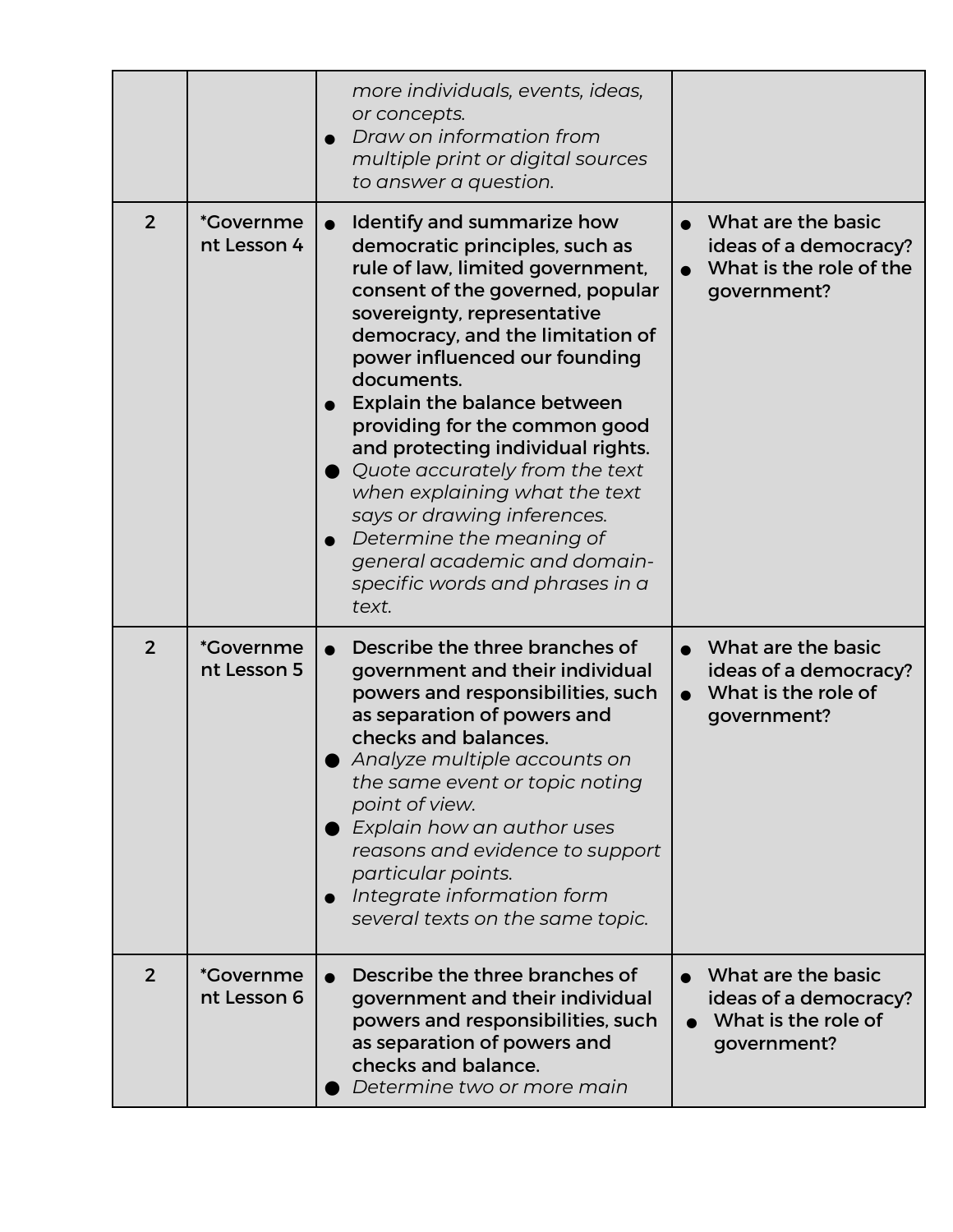|                |                                  | ideas of a text.                                                                                                                                                                                                                                                                                                                                                                                                                                                                                                                                           |                                                                                                                                                                                                                                  |
|----------------|----------------------------------|------------------------------------------------------------------------------------------------------------------------------------------------------------------------------------------------------------------------------------------------------------------------------------------------------------------------------------------------------------------------------------------------------------------------------------------------------------------------------------------------------------------------------------------------------------|----------------------------------------------------------------------------------------------------------------------------------------------------------------------------------------------------------------------------------|
| $\overline{2}$ | <i>*</i> Governme<br>nt Lesson 7 | Describe the three branches of<br>government and their individual<br>powers and responsibilities, such<br>as separation of powers and<br>checks and balances.<br>Describe the power and<br>responsibility of the Supreme<br>Court including the power of<br>judicial review.<br>Determine two or more main<br>ideas of a text.                                                                                                                                                                                                                             | What are the basic<br>ideas of a democracy?<br>What is the role of<br>government?<br>How do individuals<br>and groups<br>participate in the<br>political system?<br>What are the rights<br>and responsibilities of<br>a citizen? |
| $\overline{2}$ | <i>*Governme</i><br>nt Lesson 8  | Describe the three branches of<br>government and their individual<br>powers and responsibilities, such<br>as separation of powers and<br>checks and balances.<br>Analyze how government needs<br>to provide more protection and<br>order during times of crisis, such<br>as the natural disasters and<br>threats to national security<br>Quote accurately from the text<br>when explaining what the text<br>says or drawing inferences.                                                                                                                    | What are the basic<br>ideas of a democracy?<br>What is the role of<br>government?<br>How do individuals<br>and groups<br>participate in the<br>political system?                                                                 |
| $\overline{3}$ | <i>*Governme</i><br>nt Lesson 9  | Describe responsibilities<br>$\bullet$<br>associated with certain basic<br>rights of citizens, such as<br>freedom of speech, religion, and<br>press, and explain why these<br>responsibilities are important.<br>Describe the due process<br>protections in the Bill of Rights.<br>Describe individual freedoms<br>that resulted from the formation<br>of an independent nation.<br>Determine two or more main<br>ideas of a text.<br>Compare and contrast the<br>overall structure of events, ideas,<br>concepts, or information in two<br>or more texts. | What are the basic<br>ideas of a democracy?<br>What are the rights<br>and responsibilities of<br>a citizen?                                                                                                                      |